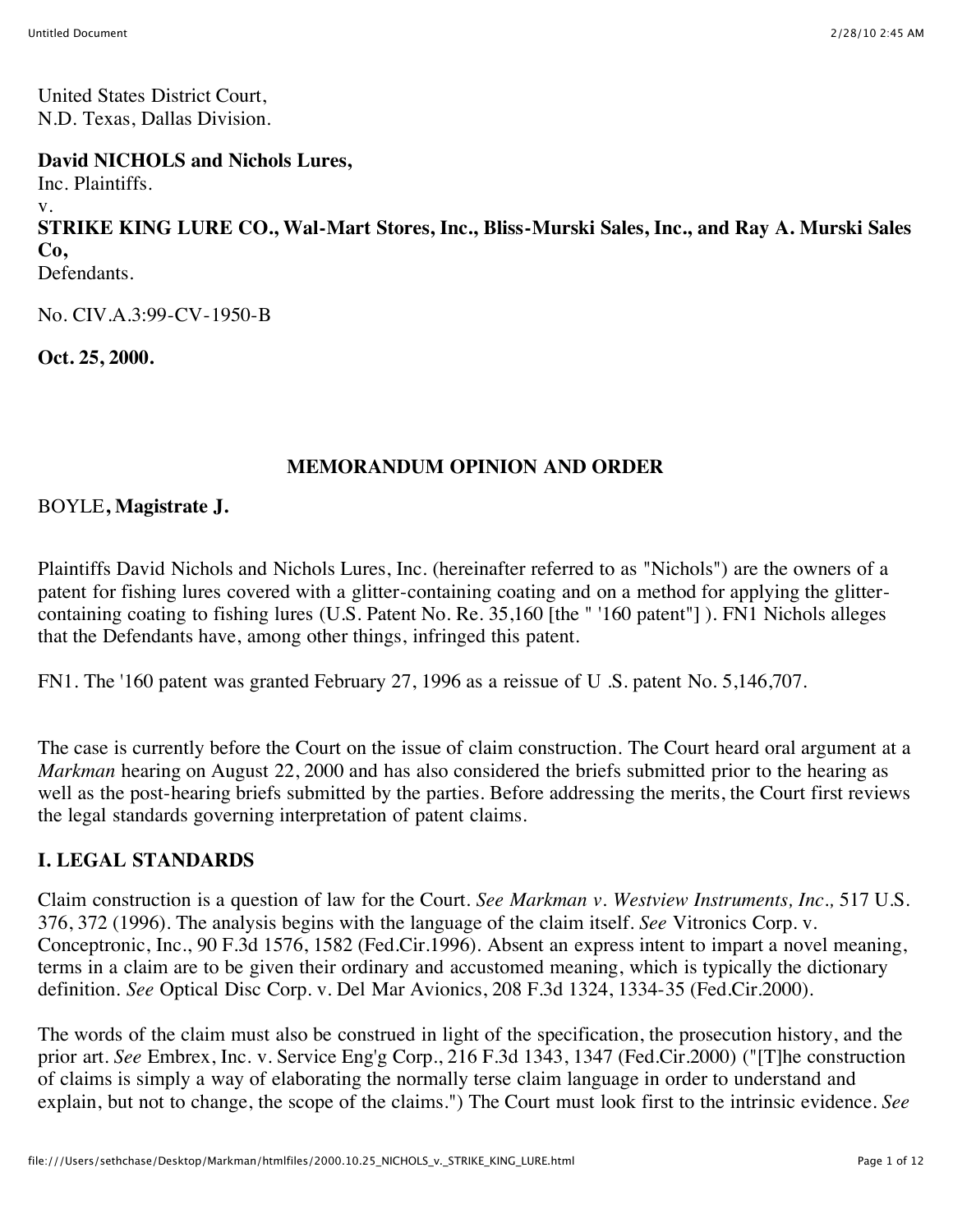Vitronics, 90 F.3d at 1582. The intrinsic evidence- *i.e.,* the patent itself, including the claims, the specification, and the prosecution history-constitutes the public record of the patentee's claim. *See* Vitronics, 90 F.3d at 1583. Competitors are entitled to rely on this record and on the established rules of claim construction to ascertain the scope of the patent and thus, design around the claimed inventions. *See* Vitronics, 90 F.3d at 1583.

Intrinsic evidence alone will resolve any ambiguity in most situations. *See* Vitronics Corp. v. Conceptronic, Inc., 90 F.3d 1576, 1583 (Fed.Cir.1996). Furthermore, because of the public notice function performed by intrinsic evidence, extrinsic evidence, such as expert testimony regarding the meaning or scope of technical terms, is disfavored. *See* Vitronics, 90 F.3d at 1583. Thus, extrinsic evidence should not be relied upon if the public record unambiguously describes the scope of the patented invention. *See* Vitronics, 90 F.3d at 1583. In this case, the parties agree that the claim at issue may be interpreted relying only on the intrinsic evidence.

With these standards in mind, the Court now turns to interpret the disputed language.

## **II. ANALYSIS**

The '160 patent contains nine claims; only claim 1 is at issue.

Claim 1 reads as follows:

A light dispersing and reflecting fishing lure comprising a body securable to a fishing line;

said body having a solid, light dispersing, transparent resin coating over the entire outer surface of said body;

said transparent resin coating containing a large plurality of pieces of brightly colored, light reflecting glitter particles of a size not exceedingly [sic] 0.01 inches in any direction; and

said glitter particles being substantially uniformly dispersed throughout said coating, whereby substantially all light incident on said body is reflected and dispersed in all directions from said transparent resin coating.

The parties dispute the meaning of a number of phrases and words of this claim, each of which the Court addresses below.

#### **A. "a body"**

It is not entirely clear from the record whether there is any dispute over the meaning of the term "a body." The specification provides the following definition:

The term "body" of the lure as used hereinafter refers either to the tear drop shaped body applied to a lure having a leader connected to the shank portion projecting out of one end of the body and a hook or hooks projecting out of the other end of the body, or to any form of blade, spoon or other vibrating element swivelly attached to the lure to further attract the attention of the fish. Thus, the term body includes, without limitation, spinner baits, popping lures, jig-type lures, "buzz baits", crank baits, blades and spoons of any size or shape.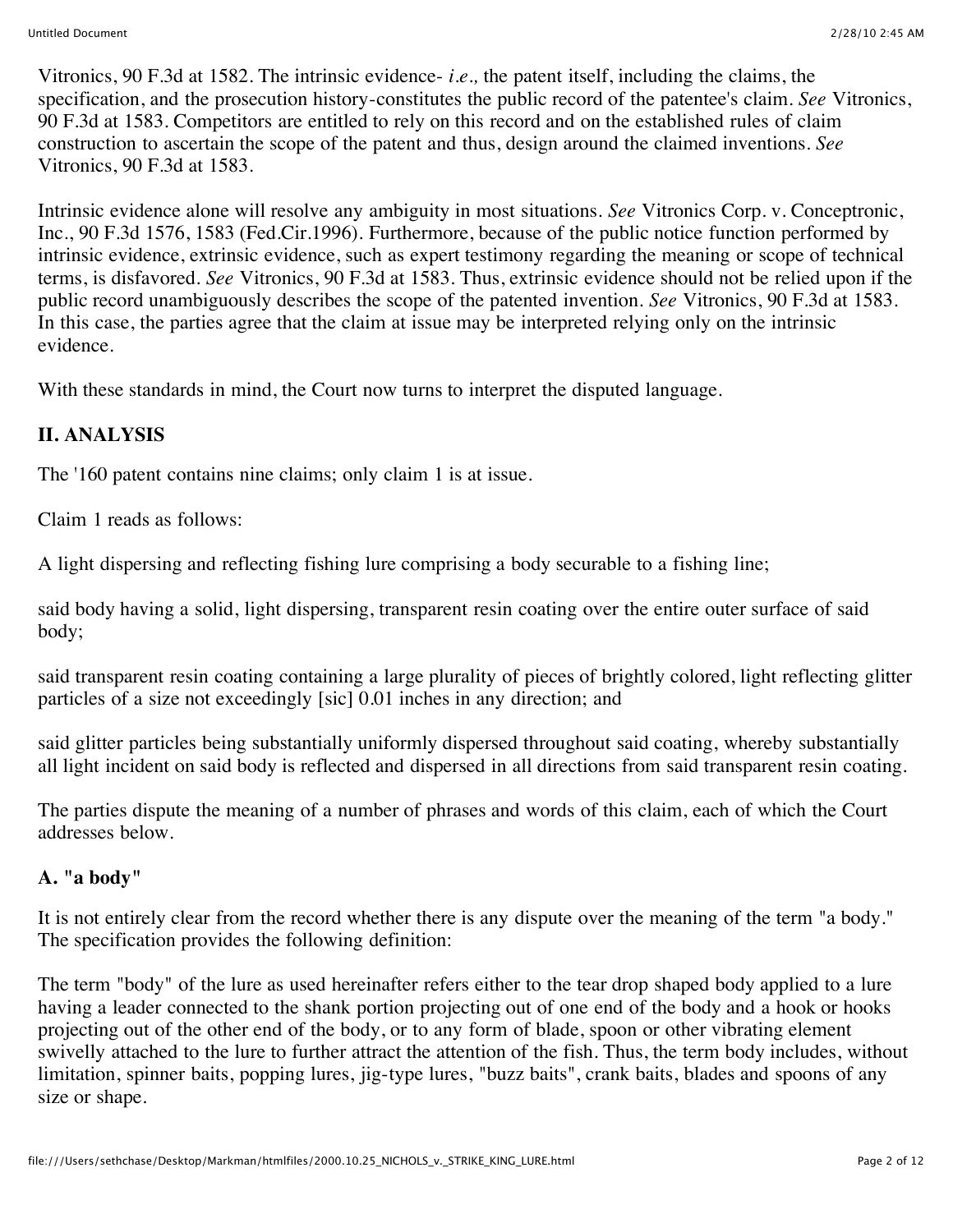Nichols argues that, according to this definition, the body includes "any solid part of the lure except leader connecting wire or shank and/or the hooks." (Pl.'s Post *Markman* Br. at 3.) Defendants do not disagree. Instead, they raise an issue that Nichols has not addressed; namely, that the definition of "a body" in the specification is ambiguous because it is unclear whether the term refers collectively to any number of elements that together comprise a single body, or whether each of the elements enumerated in the definition individually comprises a body. Stated another way, the question is whether a patented lure has only a single body comprised of one or more elements, for example one tear drop-shaped element to which two blade elements are swivelly attached, or whether each element is a separate body so that a patented lure may have several bodies. Under the "several body" construction, a patented lure configured according to this example would have three bodies-one tear drop-shaped body plus two blade bodies.

The Court concludes that the proper construction of the term "body" is that each patented lure has only a single body, which may consist of one or more elements. The Court finds this the most reasonable interpretation based on the predominate use of the term in the patent, despite one or two arguably ambiguous references in the specification.

First, the Court finds particularly convincing that claim 1, as well as other claims that are not at issue here, refers to "a body securable to a fishing line." The implication of this language is that a fishing lure has only one body. Second, throughout the specification, the term "body" is consistently used in the singular. For example, the Abstract refers to the application of a glitter containing coating to the external surfaces of "the lure body." ('160 Patent, Abstract.) There are numerous other similar examples. ('160 Patent, col. 2, line 1; col. 2, line 9; col. 2, line 12; col. 2, line 32; col. 3, line 3; col. 4, line 43.)

There is at least one place in the specification where the term "body" is used in the plural form. ('160 Patent at col. 4, line 55 .) This reference describes the method by which the lure bodies are allowed to dry after the coating has been applied to their surfaces. The use of the plural in this context is easily construed as referring to the method for drying on a single rack the bodies for several lures and is not inconsistent with the Court's conclusion that each lure has only one body.

In one place in the specification, "body" is used to refer to the "head" of the lure-commonly tear dropshaped-which is the part of the lure molded around the shank. ('160 Patent, col. 1, lines 27-34.) This language arguably implies that only the tear drop-shaped head of the lure is the body and therefore, elements other than the head are not part of the body. However, the definition of "body" in the specification expressly includes other swivelly attached elements; thus, these elements may not be excluded from the term.

In sum, claim 1 is construed to mean that each fishing lure has one body; said body consisting of a tear drop shaped head element and any form of blade, spoon or other vibrating or swivelling elements attached to the lure to further attract the attention of the fish.

#### **B. "resin coating"**

Two aspects of this term are in dispute. The disputes require the Court to resolve the following issues: (1) whether claim 1, read in light of the specification and prosecution history, should be construed as requiring the coating to be any particular thickness and; (2) whether the resin coating must be a two-part mixture.

#### **1. Coating Thickness**

Defendants argue that this term should be construed to include a limitation requiring the thickness of the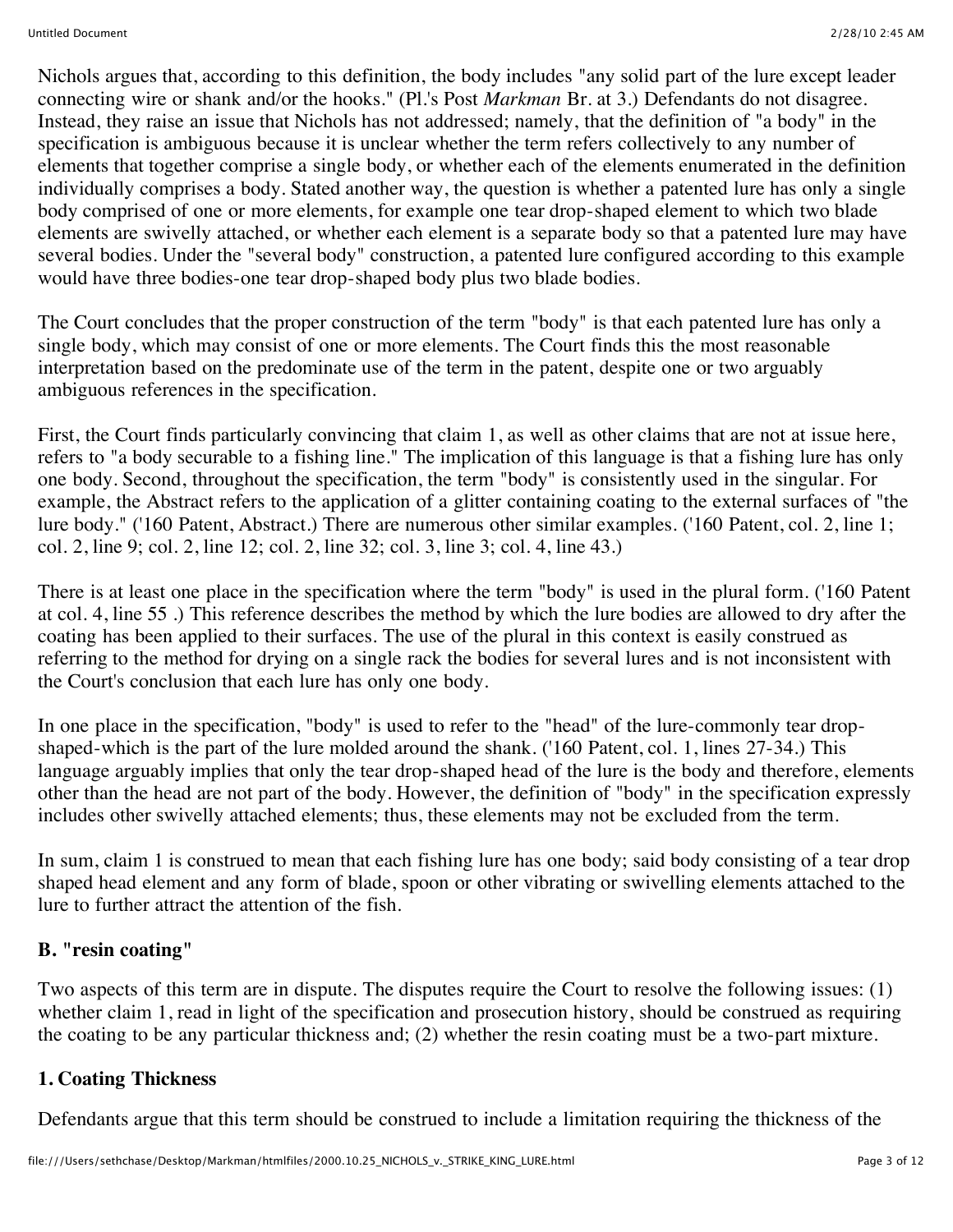coating to be at least three times the maximum glitter particle dimension (the "3x thickness"). They acknowledge that no such limitation is included in the language of the claim. However, they contend that Nichols surrendered coatings less than the 3x thickness during prosecution and, therefore, Nichols should not now be allowed to reclaim those smaller thicknesses in order to pursue infringement claims.

Nichols presents three arguments in response. First, it argues that it is improper for the Court to read limitations from the specification and prosecution history into the claims. Second, it argues that the doctrine of claim differentiation creates a presumption against reading claim 1 so as to render it identical to claim 2. Third, it argues that the Defendants have taken the prosecution history out of context and that any thickness limitation derived from the prosecution history does not apply to claim 1.

Before addressing Nichols' arguments, the Court will first review the specification and the prosecution history. The purpose of the invention is to produce a fishing lure whose surface has a three-dimensional appearance, which is believed to make the lure more attractive to fish. ('160 Patent, col. 2, lines 14-20.) As conceded in the patent, the application of glitter to fishing lures is not a new idea. ('160 Patent, col. 1, lines 46-55.) Previous patents taught that glitter could be applied by dusting, sprinkling, or spraying the glitter onto the surface of a lure which had been covered with wet glue. ('160 Patent, col. 1, lines 46-55.) According to the '160 patent, the problem with previously known methods of applying glitter is that the glitter particles all lay on the surface and were easily scratched off. ('160 Patent, col. 1, lines 56-59.) Furthermore, most of the glitter applied by this method lay flat on the surface thereby reflecting light only outwardly from the surface of the lure. ('160 Patent, col. 1, lines 59-64.)

The '160 patent purports an improvement over the prior art with its method for dispersing small glitter particles throughout a resin coating which is then applied to the lure. This method is claimed to be superior to the prior art for many reasons, but primarily because it creates the three-dimensional appearance that was lacking in previous lures.

The three-dimensional appearance is achieved by applying to the surface of the lure a resin coating that contains glitter particles which face-and thus reflect light-in many different directions. This feature is what distinguishes the '160 patent from the prior art. In other words, a lure with a coating applied in accordance with the '160 patent will not have its glitter particles facing-and thus reflecting light-primarily outward; instead, the glitter particles will face-and thus reflect light-"in a very large plurality of directions" thus imparting a three-dimensional appearance to the surface. ('160 Patent, col. 2, line 13.)

The specification further states, in the preferred embodiment, that the coating should be applied to a thickness that is at least three times the size of the glitter particles. ('160 Patent, col. 4, lines 44-46.) The specification explains why the coating must be three times the size of the glitter particles:

By the thickness of the coating being three times the maximum size of the glitter particles, the glitter particles can be oriented in all directions within the coating. Since the glitter particles are literally flat flakes, *if the thickness is not three times the size of the glitter particles, the glitter particles will tend to lay flat.* If the glitter particles lay flat, then the reflective effect would be two dimensional rather than three dimensional and, again, it would not give the appearance of live bait. ('160 Patent, col. 4, lines 46-54.)

What is clear from this language is that the 3x thickness is not merely an optional feature of the preferred embodiment, but a requirement crucial to achieving the object of the invention-a three-dimensional appearance. Therefore, in order to be consistent with the specification and the preferred embodiment, the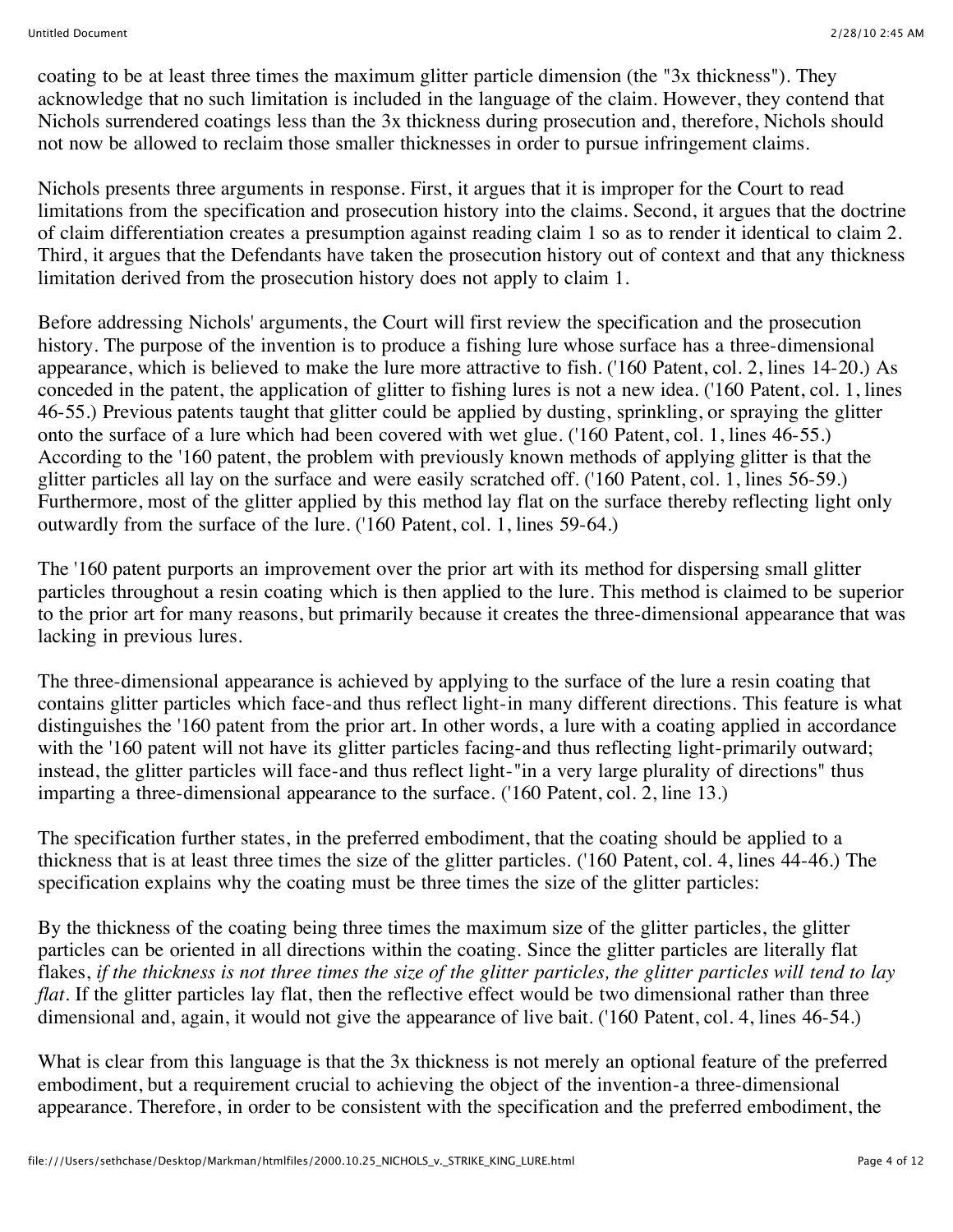term "resin coating" must be construed to mean that the coating thickness has to be at least three times the maximum glitter particle dimension. As the specification states, if the thickness is less than the 3x thickness, then the primary innovation of the invention will not be achieved.

That this construction is the correct one is also clear from the prosecution history. The language of claims 1- 4 as presented in Nichols' original application is identical in all relevant aspects to the language in the final patent, including dependent claims 2 and 4 which specify that the coating thickness must be at least three times the glitter size. However, claims 1-4 were initially rejected in their entirety by the patent examiner who determined that any innovation as to coating thickness and glitter particle size was obvious from the prior art. (Examiner's Action, Jan. 17, 1992, at Strike King's Br. filed July 17, 2000 App. p. 60.) In response to the patent examiner's objection, Nichols inserted into the specification the passage quoted above to explain why the 3x thickness is not merely an obvious design choice, but is instead a patentable improvement upon the prior art:

With the [above] amendment to the specification...the particular problem being solved and the stated purpose is now clearly spelled out in the specification. If the metallic flakes are too large, they will migrate to one end of the lure body upon rotation of the lure body. *Further, the thickness of the coating must be approximately three times the size of the reflective particles or otherwise the particles, which are basically flat flakes of material will have a tendency to lay flat.* If the reflective particles lay flat, they do not have the three dimensional effect and will not appear as live bait. (First Amendment, Mar. 23, 1992, at Strike King's Br. filed July 17, 2000 App. p. 68.)

Nichols points out that this response to the patent examiner's objection addresses two elements; glitter particle size and coating thickness. It argues that the glitter particle size discussion is directed at the allowance of claim 1 and the thickness discussion is directed at allowance of claim 2; therefore, the 3x thickness is applicable *only* to claim 2 and should not be construed as a limitation on claim 1.

The Court finds this an unconvincing attempt to parse the language of the amendment. Nichols' characterization of the prosecution history avoids the very construction that was offered in order to overcome the examiner's objections. The word "further" linking the two elements is used in the conjunctive sense and not, as Nichols suggests, in the disjunctive sense. Thus, the language of the amendment makes clear that the 3x thickness, *in combination with glitter size,* is necessary to achieve a three-dimensional appearance. This point is emphasized again later in the amendment:

[Because the proposed small size of the glitter particles] solves a particular problem that exists in present lures that do not reflect and disperse light in all directions, it is submitted that claims 1-6 now patentably distinguish over [the prior art]. Further, none of the [prior art] references suggest the thickness of the coating would be three times the maximum dimension of the glitter particles. Again, a thickness of three times is necessary so that the glitter particles will be oriented in all directions to give a three dimensional effect. (First Amendment, Mar. 23, 1992, at Strike King's Br. filed July 17, 2000 App. p. 69.)

The Court concludes that the specification and prosecution history indicate that Nichols relinquished coverage of thicknesses less than the 3x thickness in response to the patent examiner's objections. The patent cannot now be construed to recapture this subject matter.

Nichols argues that imposing the 3x thickness limitation improperly reads limitations from the specifications and prosecution into the claim. This argument conflicts with established case law and the basic principles of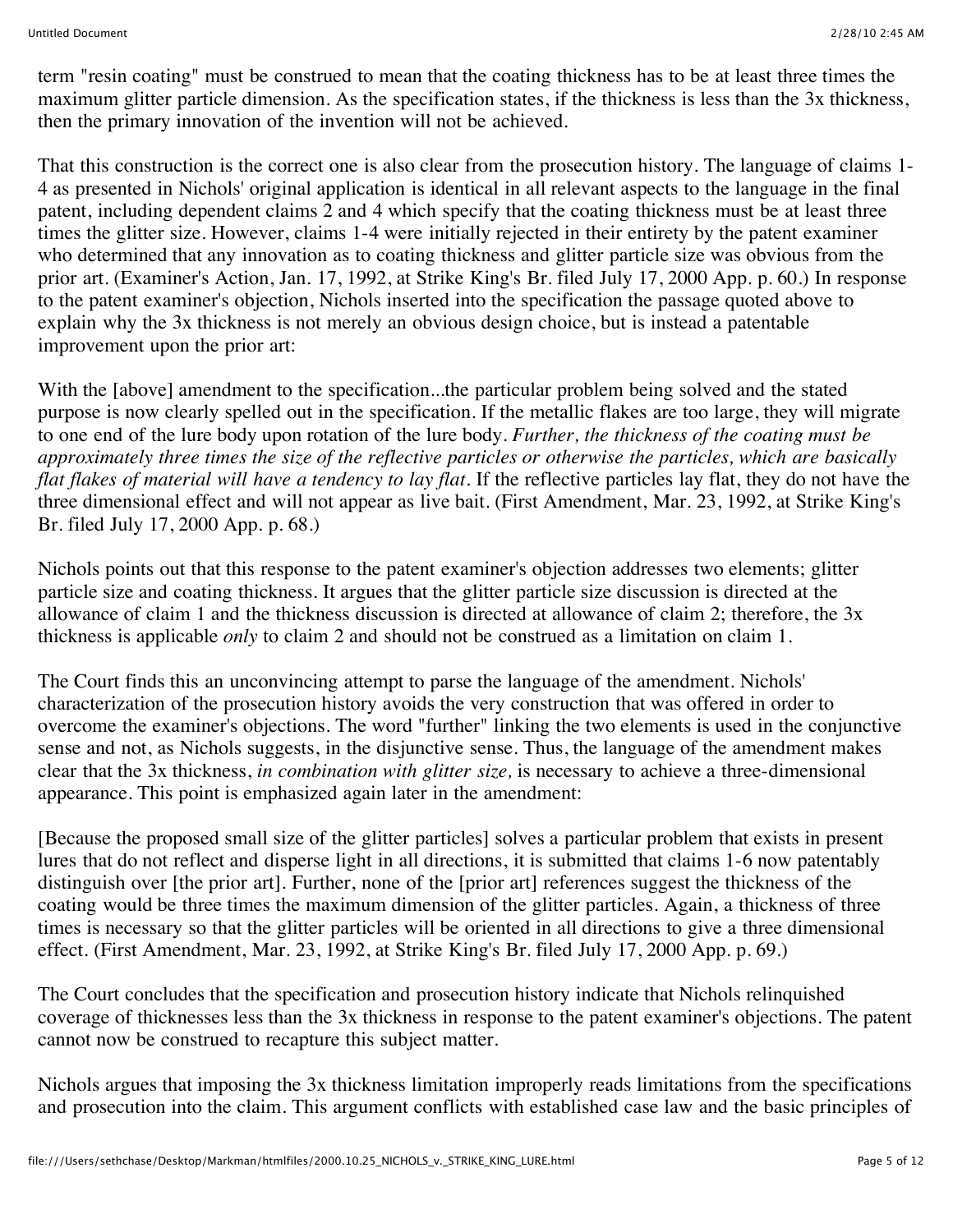claim construction which indicate that the specification is "always highly relevant" and that the court must reject interpretations that were disclaimed during prosecution. *See, e.g.,* Vitronics, 90 F.3d at 1582-83; Southwall Technologies, Inc. v. Cardinal IG Co., 54 F.3d 1570, 1576 (Fed.Cir.1995). The cases cited by Nichols do not support its position. None of them stand for the proposition, as Nichols' argument implies, that the Court should ignore the clear meaning of the specification. Indeed, they all indicate that proper analysis of a disputed term includes a review of the specification. For example, in both *Burke, Inc. v. Bruno Indep. Living Aids, Inc.* and *Johnson Worldwide Associates, Inc. v. Zebco Corp.,* the court did not limit the claim language because it determined, *after thorough review of the specification,* that the specification did not support a limited construction. *See* Burke, Inc. v. Bruno Indep. Living Aids, Inc., 183 F.3d 1334, 1340- 41 (Fed.Cir.1999); Johnson Worldwide Associates, Inc. v. Zebco Corp., 175 F.3d 985, 990-91 (Fed.Cir.1999). In this case, the Court is not reading an extraneous limitation from the specification into the language of the claim; to the contrary, the Court is construing claim 1 consistently with the essential purpose of the invention and with what the patentee has unambiguously represented to the public is the proper scope of the patent.

Finally, Nichols argues that under the doctrine of claim differentiation, it is improper to read into a broader claim limitations that are present in a narrower claim. In this case, dependent claim 2 expressly includes the 3x thickness limitation, and as such, is narrower than claim 1. Thus, Nichols argues, the doctrine of claim differentiation prevents the Court from reading the same limitation into claim 1.

However, "the doctrine of claim differentiation cannot broaden claims beyond their correct scope, determined in light of the specification and the prosecution history." Multiform Desiccants, Inc. v. Medzam, Ltd., 133 F.3d 1473, 1480 (Fed.Cir.1998). Accepting Nichols' argument would require the Court to ignore the unambiguous implication of the specification and prosecution history: that coating thicknesses less than the 3x thickness are not covered by the patent. Nothing in the cases cited by Nichols supporting the doctrine of claim differentiation permits any other conclusion. In *Modine Mfg. Co. v. United States Int'l Trade Comm'n,* cited by Nichols, the court in fact read into a broader claim a numerical limitation from a narrower claim, the doctrine of claim differentiation notwithstanding, because any other construction would have been inconsistent with the specification and prosecution history. *See* Modine Mfg. Co. v. United States Int'l Trade Comm'n, 75 F.3d 1545, 1551-54 (Fed.Cir.1996). And in *D.M .I., Inc. v. Deer & Co.,* the court, while acknowledging the importance of claim differentiation nevertheless confirmed that a patentee may not recapture ground relinquished during prosecution. *See* D.M.I., Inc. v. Deer & Co., 755 F.2d 1570, 1574 (Fed.Cir.1985).

In sum, the term "resin coating" is construed to mean that the coating thickness must be at least three times the maximum glitter particle dimension.

#### **2. Two-Part Mixture**

Defendants argue that "resin coating" should include the additional limitation that the resin consists of a "two-part mixture." In support of their argument, Defendants point to several places in the specification where the resin coating is described as a two-part mixture of a liquid resin and a hardener. Plaintiffs do not address this argument except to summarily state that the limitation is not permissible because it is not present in the claim language.

The Court concludes that the resin coating claimed by the patent must be a two-part mixture. The Abstract, which is a succinct description introducing the invention, states that the glitter particles are inserted in a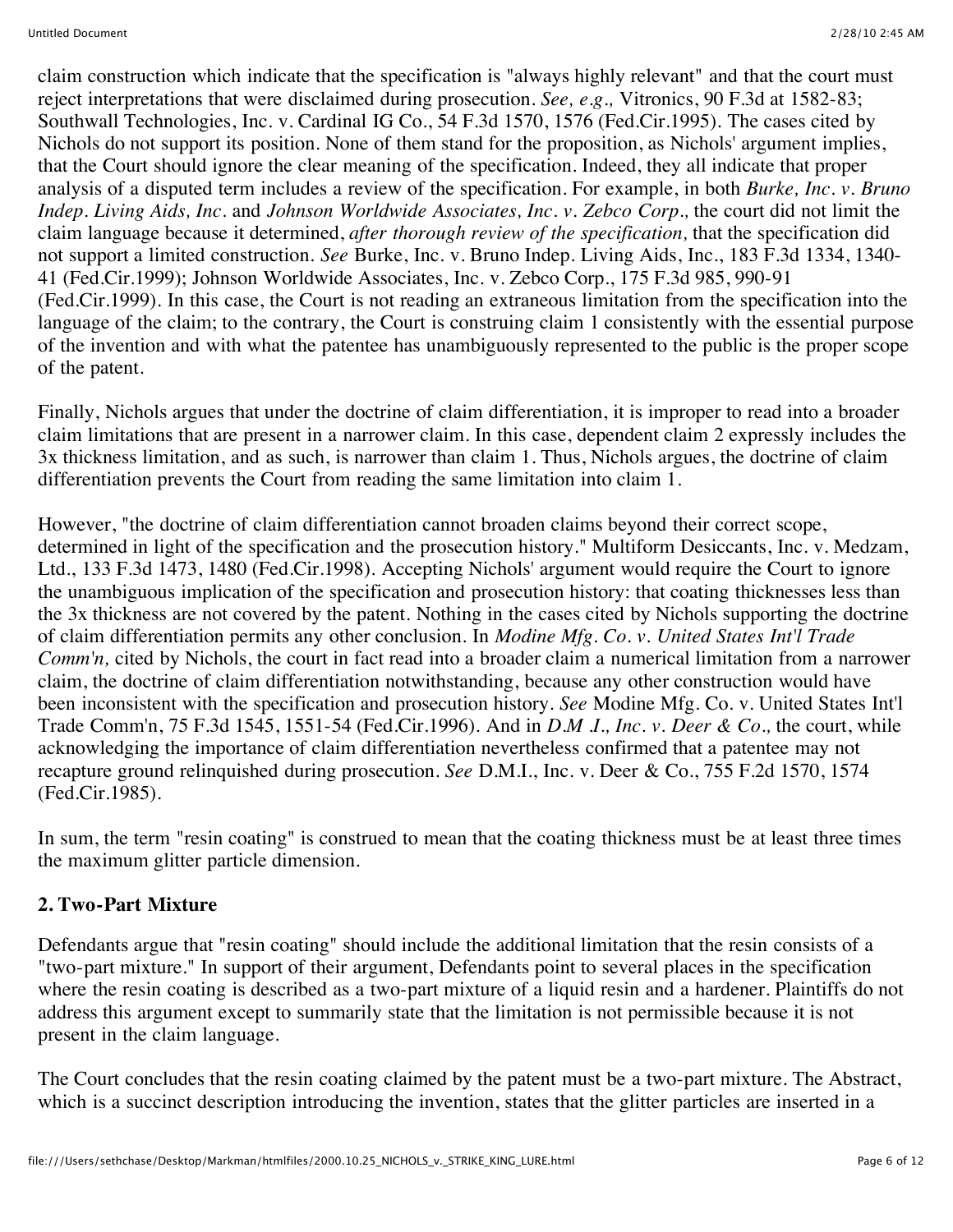liquid mixture of 1) a resin and 2) a hardener. The Summary of the Invention also indicates that the resin coating is "produced by mixing a liquid resin with a hardener." ('160 Patent, col. 2, line 33.) Furthermore, the mixture apparently serves a distinct purpose important to achieving the object of the invention: the combination of the two ingredients initially produces a highly viscous liquid which facilitates the uniform distribution of the glitter particles. ('160 Patent, col. 2, lines 50-53.) After the resin coating containing the glitter particles is applied to the surface of the lure, by brushing or dipping, it eventually hardens into a solid. ('160 Patent, col. 2, lines 53-61.) The lure must be rotated during the drying period so that the glitter particles maintain their even distribution and do not migrate to one side of the lure under the force of gravity. ('160 Patent, col. 2, lines 61-65.)

The preferred embodiment describes how the coating is produced:

To produce such coating, a liquid epoxy resin and a hardener for such resin are mixed to produce a chemical reaction resulting in converting the liquid mixture into a solid by passing through a highly viscous liquid stage. ('160 Patent, col. 4, lines 5-10.)

The preferred embodiment goes so far as to suggest specific commercially-available liquid resins and hardeners.

The Court recognizes that a patent is not necessarily limited to the preferred embodiment. However, "[w]hether an invention is fairly claimed more broadly than the 'preferred embodiment' in the specification is a question specific to the content of the specification [and] the context in which the embodiment is described ." Wang Laboratories, Inc. v. America Online, Inc., 197 F.3d 1377, 1383 (Fed.Cir.1999). In this case, the preferred embodiment describes the invention itself, at least with respect to the composition of the coating. Accordingly, Nichols is not entitled to a broader interpretation than is described in the preferred embodiment. The Court concludes that the term "resin coating" is properly interpreted as meaning a twopart mixture.

#### **C. "entire outer surface"**

Nichols asserts that the term "entire outer surface" should be construed to mean "the greater part of the surface which is exposed to light." In offering this construction, Nichols seeks to modify the term in two ways: first, by altering "entire" to mean something less than the whole and second, by defining "outer surface" of the lure body to mean only that part of the lure body that is exposed to light. The Court addresses each element separately below.

#### **1. "entire"**

In its pre-hearing *Markman* brief, Nichols explained that accessories such as plastic eyes, skirts, hooks, and shanks are often attached directly to the bodies of fishing lures. These accessories create small areas on the lure body that may not be covered by the glitter-containing coating. Thus, Nichols argues that "entire" cannot mean that every bit of surface area is covered by the coating; instead, it must mean that only the "greater part" of the surface of the body is covered by the coating.

Unlike the term "resin coating" construed above, the term "entire" is not ambiguous, nor does it appear from the specification that the patentee has qualified the term in any way. To the contrary, a plain reading of the specification shows that the word "entire" is intended in its ordinary sense. "Entire" means "having no element or part left out" or "complete in degree." Webster's Ninth New Collegiate Dictionary 415 (1987).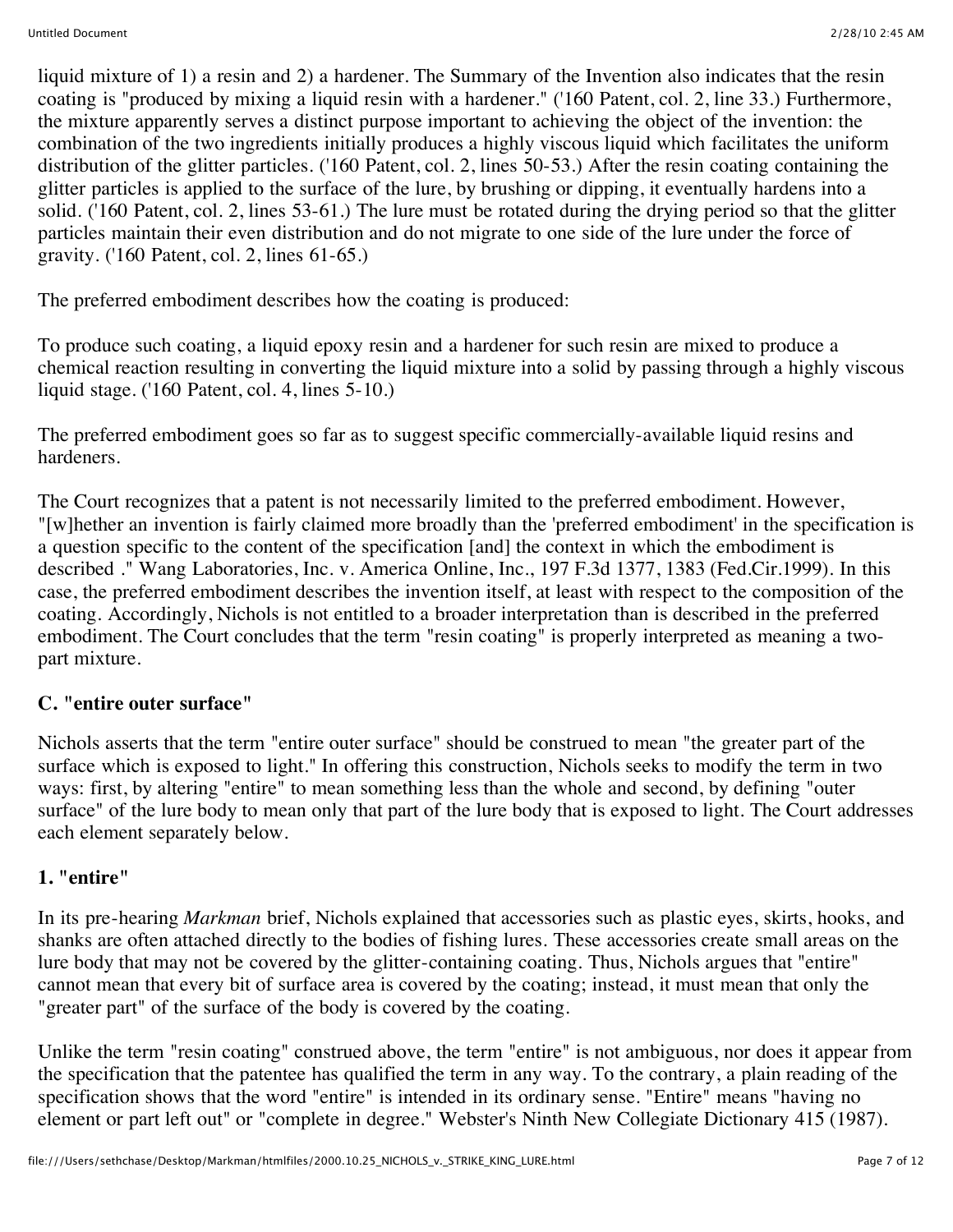FN2 According to the summary, the "resin coating is applied to *all* external surfaces of the body of the lure." ('160 Patent, col. 2, lines 32-33.) Accordingly, claim 1 must be construed to mean that the outer surface of the body of the lure must be completely covered by the coating. In other words, no part of the external surface may be left uncovered by the resin coating.

FN2. Although dictionaries constitute extrinsic evidence, they are worthy of special note and judges may rely on them when construing claim terms so long as the dictionary definition does not contradict any definition found in or ascertained by a reading of the patent documents. *See* Optical Disc Corp. v. Del Mar Avionics, 208 F.3d 1324, 1335 (Fed.Cir.2000) (citing Vitronics, 90 F.3d at 1584 n .6).

Nichols argues that such an interpretation creates a situation wherein a lure manufacturer may avoid infringement by simply leaving a small portion of the lure uncovered by coating material. However, the Court may not consider the fact that the patentee in retrospect would have inserted qualifying terms had he considered the implications of employing absolute language. No matter how great the temptations of fairness or policy making, courts are limited to interpreting claims, and are not permitted to redraft them. *See* Quantum Corp. v. Rodime, PLC, 65 F.3d 1577, 1584 (Fed.Cir.1995) (citing Autogiro Co. of America v. United States, 384 F.2d 391, 396-96 (Ct.Cl.1967)).

#### **2. "outer surface"**

Nichols argues that the term "outer surface" means only that part of the surface of the lure that is exposed to light. In support of this argument, Nichols explains that the object of the invention is to produce a lightreflecting coating that reflects substantially all of the light incident on the body of the lure. Thus, Nichols argues, portions of the body of the lure that may not receive light because they are covered, for example, by a skirt of trailing plastic streamers, are not the "outer" surface of the body. In other words, only the portions of the lure body that are exposed to light constitute the "outer" surface.

Although this argument has superficial appeal, close examination reveals that it is nor consistent with either the claim or the specification. First, even assuming that parts of the lure that are covered by a loose skirt of streamers are not exposed to light, which is by no means obvious, Nichols' interpretation is not supported by the language of the claim. The purpose of the term at issue is to indicate where the resin coating is to be applied-over the "entire outer surface"; it does not address the light-reflecting properties of the coaring. ('160 Patent, col. 5, line 25.) By contrast, it is the following clause that explains how the coating reflects light-by glitter particles. It states: "said *glitter particles* being substantially uniformly dispersed throughout said coating, *whereby substantially all light incident on said body is reflected.*" ('160 Patent, col. 5, lines 31- 33.) This language demonstrates that the light-reflecting ability of the lure is a function of the amount of glitter in the resin coating and not a function of where the coating is applied.

When the claim is viewed in this way it is clear that Nichols' argument collapses two distinct elements of the claim: one, that the body is covered by the coating, and two, that the glitter in the coating reflects light. Thus, Nichols attempts to modify the first element by inferring a limitation applicable to the second, or in other words, to redefine "outer" surface by reference to the light-reflecting characteristic of the glitter. However, the Court is restricted to interpreting the words of the claim and to accept Nichols' construction would be to expand the claim beyond what the language supports.

Second, Nichols' construction is inconsistent with the specification. Figures 1 and 2, and the drawing on the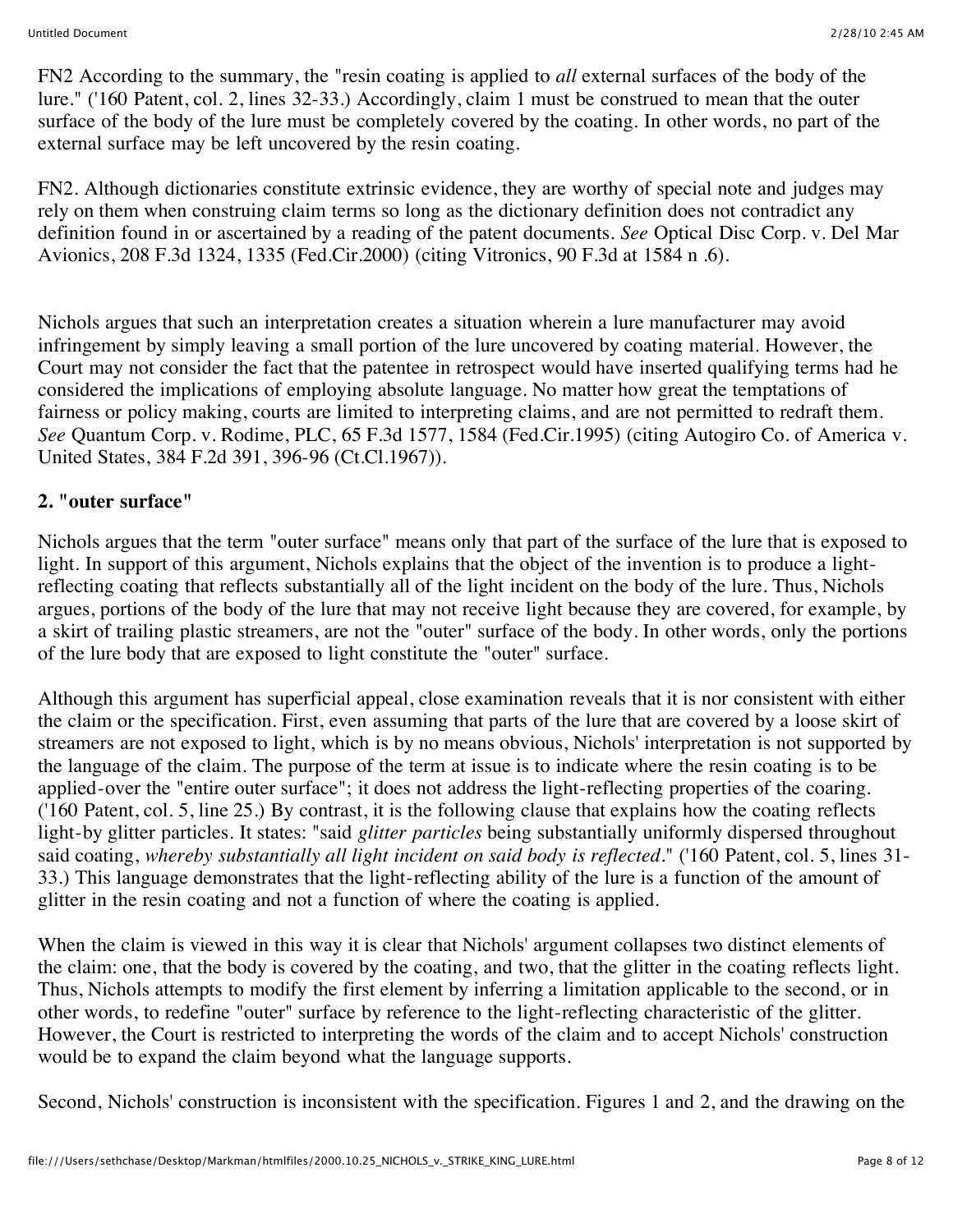first page of the patent all depict a lure having a skirt comprised of "a plurality of plastic streamers." ('160 Patent, figs. 1, 2; '160 Patent, col. 3, lines 48-49.) The drawings show a skirt placed over portions of the body that have been covered by the glitter-containing coating (indeed, the skirt covers the entire head of the lure). Thus, it cannot be the case that coating is only applied to those areas of the lure that are not covered by a skirt.

In sum, the Court concludes that no modification of the term "outer surface" is warranted.

## **D. "a large plurality"**

"A large plurality" is the term used to describe the quantity of glitter the coating contains. The parties offer differing constructions. Nichols asserts that the term is not ambiguous and proposes the dictionary definition: "a large number or quantity." Defendants on the other hand contend that the term "a large plurality" is inherently ambiguous and propose the following construction which they argue flows from the language of the claim and the specification: "there must be sufficient glitter to cover essentially the entire light receiving surface of the lure body so that substantially all light incident on the lure body is reflected."

The Court agrees that the term "a large plurality" is ambiguous. Nichols' proposed construction, essentially a synonym, is equally vague. Defendants' proposed construction is more reasonable in view of the specification.

The specification identifies a perceived problem with the prior art; namely, that the lures did not reflect enough light because the number and spacing of glitter particles was insufficient. ('160 Patent, col. 1, lines 64-67, col. 2, lines 1-3.) The patentee's solution to this problem is to include enough glitter in the coating so that the coating reflects "substantially all of the light incident on the body." ('160 Patent, col. 2, lines 10-12.) Thus, the amount of light reflected is a function of the number of glitter particles in the coating. Nichols' assertion that light is also reflected by the resin, and therefore reflection is not a function of the number of glitter particles, is contradicted by the language of the claim. The claim clearly states that the resin coating itself is transparent. ('160 Patent, col. 5, lines 24-25.) Therefore, all light that is reflected must be reflected by glitter particles embedded in the coating.

Accordingly, the term "a large plurality" is properly construed to mean that the coating must contain a sufficient number of glitter particles to reflect substantially all light incident on the portions of the body that are covered by the coating. FN3

FN3. The Court has modified Defendants' proposed construction to remove extraneous limitations on elements which are not the subject of dispute in this litigation.

#### **E. "a size not exceeding 0.01 inches in any direction"**

This term describes the maximum size of the glitter particles. Defendants' position is that the term is ambiguous and they urge the Court to adopt the following construction: "the distance between the two most widely separated points on the periphery of the glitter particles must not exceed 0.01 inches." Nichols asserts that the term is not ambiguous and does not offer a proposed construction.

The Court finds that there is some ambiguity in the term. As Defendants point out, it is not clear whether "direction" refers to diagonal dimension, or whether it refers to side dimension. The Court concludes that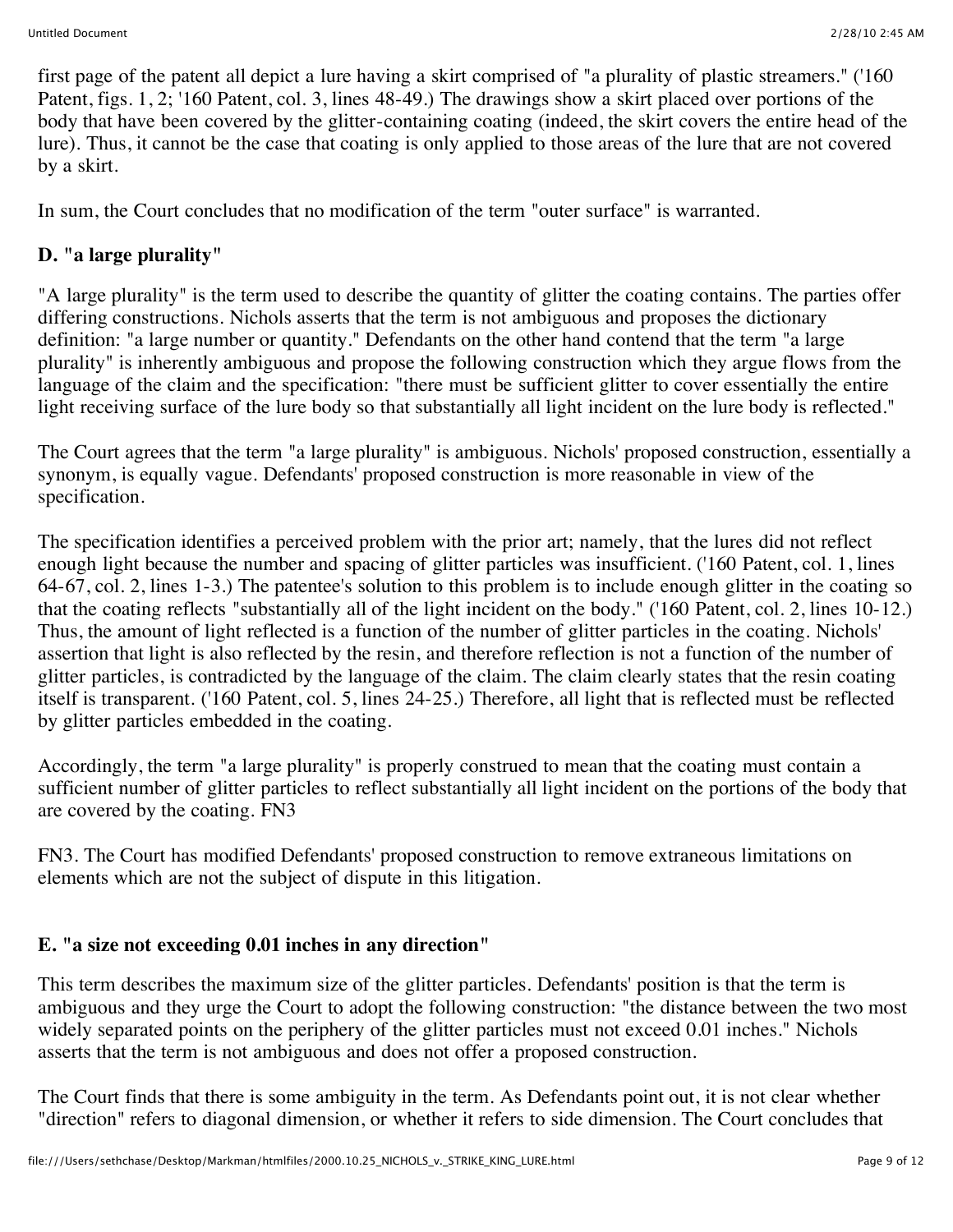Defendants' proposed construction comports with the language of the claim and is the appropriate interpretation. FN4

FN4. Nichols did not dispute Defendants' proposed construction either at the hearing or in its briefs, and has offered no alternative.

### **F. "substantially uniformly dispersed throughout said coating"**

This term describes how the glitter is distributed within the coating. Defendants urge the Court to adopt a construction that specifies that the glitter particles must be distributed throughout the "thickness and entirety" of the coating.

However, the term "throughout" is unambiguous and thus, the ordinary meaning must prevail. The ordinary meaning of "throughout" is "in or through every part" or "everywhere." Webster's Ninth New Collegiate Dictionary 1230 (1987). Thus, the patent requires the glitter to be dispersed through every part of the coating. The specification neither contradicts nor adds to the understanding of this term; therefore, the Court declines to impose any limitation. Although the term is not as precise as it might be, Defendants' proposal to clarify it is beyond the scope of claim construction. *See* PPG Indus. v. Guardian Indus. Corp., 156 F.3d 1351, 1355 (Fed.Cir.1998) (holding that court may not, under rubric of claim construction, add clarification beyond that supported by the specification merely to facilitate claim construction).

### **G. "substantially all light"**

This term describes how much of the light that hits the coating is reflected. The parties offer differing constructions. The Defendants propose to substitute the phrase "essentially all light"; Nichols proposes to substitute "a large portion of but not all of the light which falls on the body of the lure."

The Court concludes that the term is not ambiguous, thus the ordinary meaning should prevail. The ordinary meaning of the term is "all but an insignificant amount." Atmel Corp. v. Information Storage Devices, Inc., 997 F.Supp. 1210, 1229 (N.D.Cal.1998), *rev'd on other grounds by* 198 F.3d 1375 (Fed.Cir.1999).

#### **H. "dispersed in all directions"**

This term describes in which directions light hitting the coating is reflected. Defendants propose that the word "all" be given its ordinary meaning because there is no basis to depart from the standard presumption in favor of the ordinary meaning. The Court disagrees. In this case, the inventor has not used the word "all" in its ordinary sense, but instead has imparted a special meaning. This special meaning is apparent in the specification, as well as in the words of the claim at issue.

First, from the claim itself it can be seen that the term "dispersed in all directions" does not stand alone, but is part of a clause that works as a unit to describe where and how the glitter particles are positioned within the coating. The first part of the clause-"whereby substantially all light incident on said body is reflected" indicates that the glitter particles are evenly distributed throughout the coating and in such close proximity to each other that all but an insignificant amount of light is reflected. The second part of the clause-the one at issue-describes how the flat glitter particles are oriented within the coating. The term states that the glitter is oriented so that light incident on the coating is reflected in "all directions."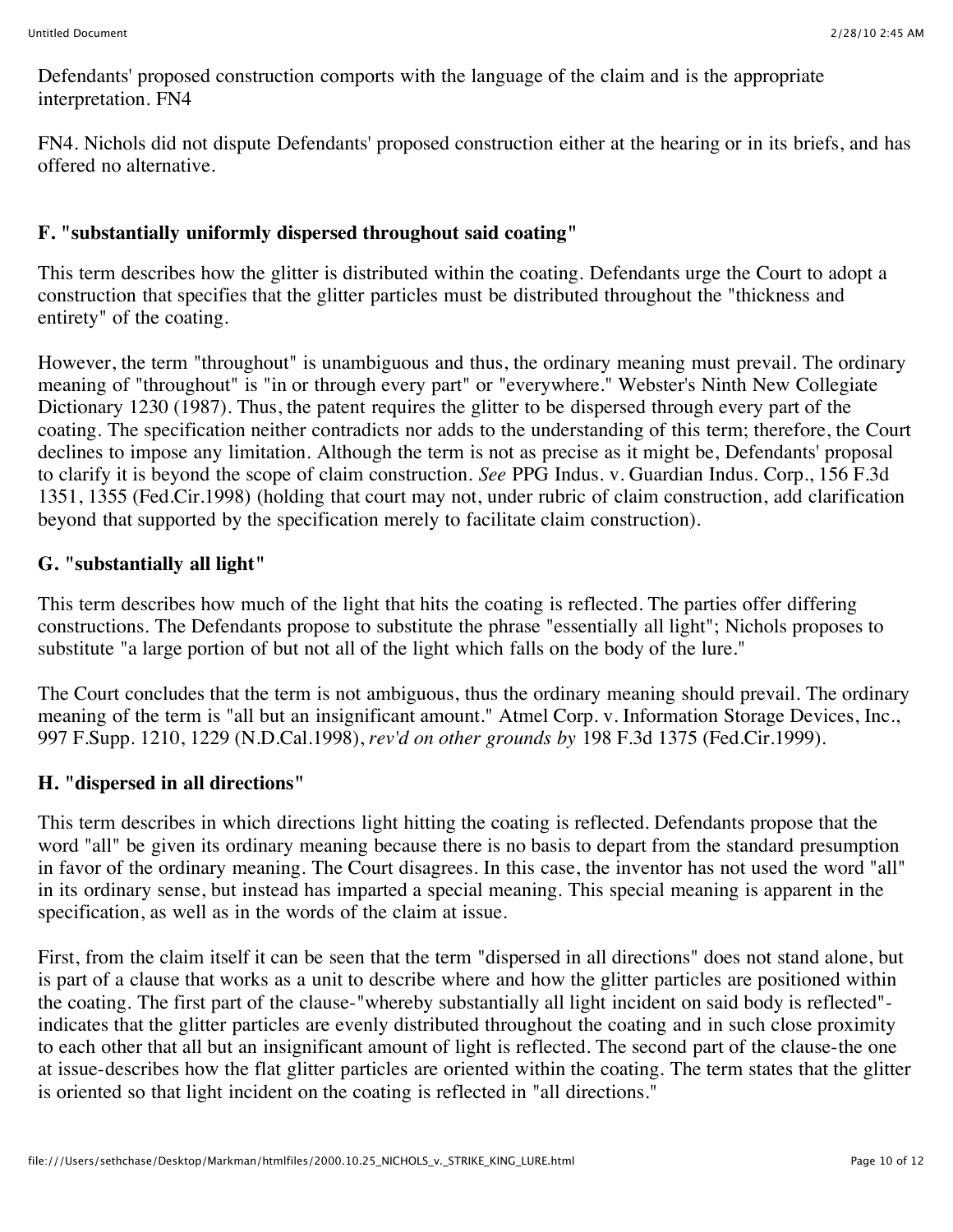There is an infinite number of directions. If light is to be reflected in "all" of them, then the ordinary meaning of the word "all" would require a finite number of glitter particles to be oriented upon an infinite number of planes. This peculiar implication of the ordinary meaning renders unclear the meaning of the term "in all directions" in the context of an invention defined as having only a finite number of glitter particles. Thus, it is appropriate to refer to the specification to ascertain its meaning. *See* Johnson Worldwide Assoc., Inc. v. Zebco Corp., 175 F.3d 985, 990 (Fed.Cir.1999) (disputed term invites reference to the specification when term chosen by patentee deprives claim of meaning).

Furthermore, it appears that the patentee did not use the term "all" in its ordinary sense, requiring light to be dispersed in an infinite number of directions, but rather has set forth a different definition. The specification states that light is reflected "in a very large plurality of directions." ('160 Patent, col. 2, line 12.) Although this term itself is somewhat ambiguous, fortunately the patentee defines exactly what is meant by "a very large plurality of directions" later in the specification: light is reflected from the coating at "as many different angles... as there are [glitter] particles." ('160 Parent, col. 3, line 5.) The Court is convinced that this interpretation is the one mandated by in view of the claim language and the specification.

#### **III. CONCLUSION**

The Court concludes that the disputed claim terms are properly construed as follows:

| Disputed Term                                                   | <b>Proper Construction</b>                                                                                                                                                                                             |
|-----------------------------------------------------------------|------------------------------------------------------------------------------------------------------------------------------------------------------------------------------------------------------------------------|
| body                                                            | each fishing lure has one body; said body consisting of a teardrop-shaped head<br>element and any form of blade, spoon or other vibrating elements attached to the<br>lure to further attraction the attention of fish |
| resin coating                                                   | the resin coating must be at least three times the maximum glitter particle<br>dimension                                                                                                                               |
|                                                                 | the resin coating must be a two part mixture consisting of a liquid resin and a<br>hardener                                                                                                                            |
| entire outer surface                                            | the outer surface of the body of the lure must be completely covered by the<br>coating; no part of the external surface may be left uncovered by the resin coating                                                     |
| a large plurality                                               | there must be sufficient glitter to cover essentially the entire light receiving<br>surface of the lure body so that substantially all light incident on the lure body is<br>reflected                                 |
| a size not exceeding<br>0.01 inches in any<br>direction         | the distance between the two most widely separated points on the periphery of the<br>glitter particles must not exceed 0.01 inches                                                                                     |
| substantially uniformly<br>dispersed throughout<br>said coating | substantially uniformly dispersed throughout said coating                                                                                                                                                              |